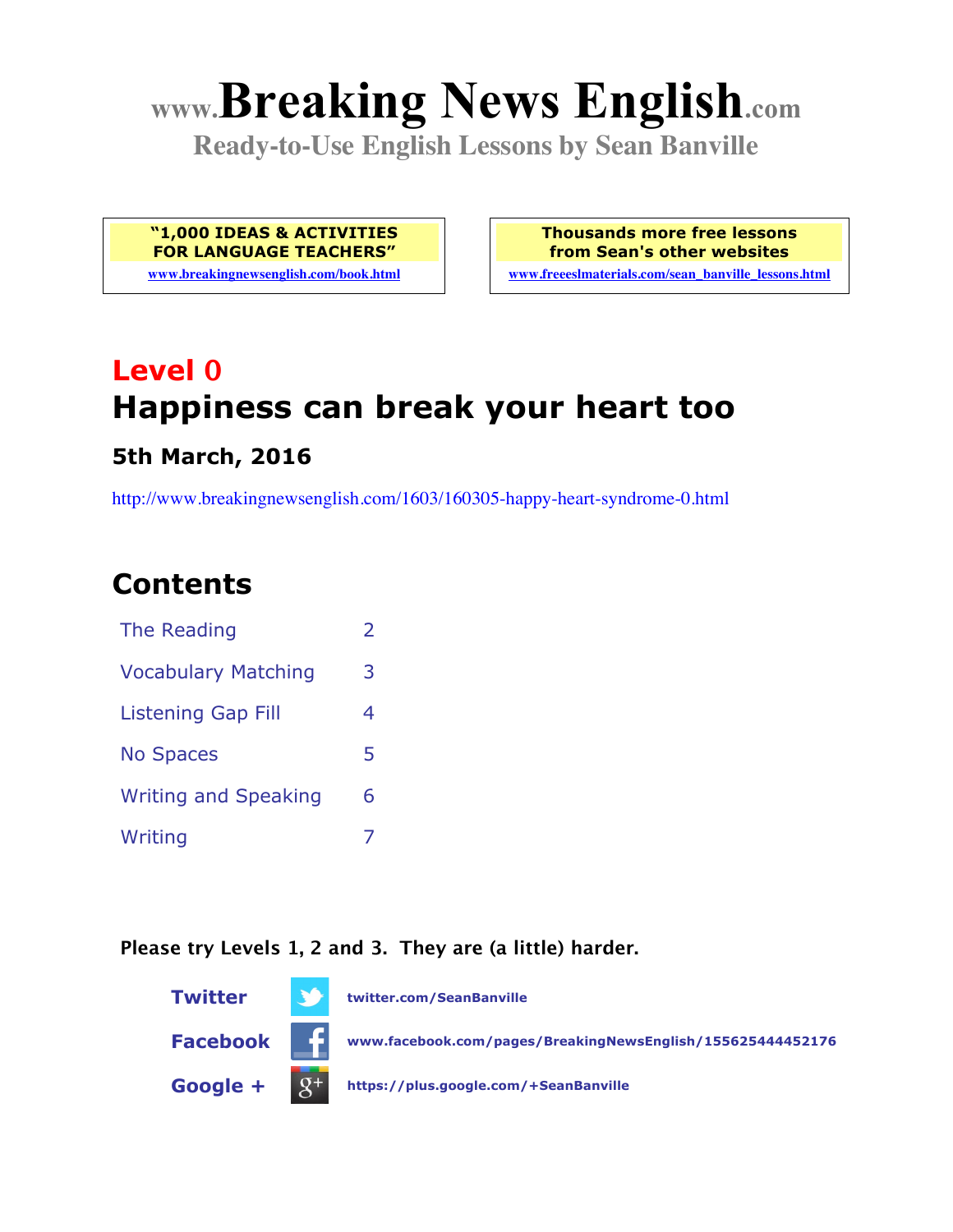### **THE READING**

From http://www.breakingnewsenglish.com/1603/160305-happy-heart-syndrome.html

Happy things can also make us brokenhearted. A broken heart is a real illness called "broken heart syndrome". The medical name is Takotsubo Syndrome (TTS). We get it because of stress, relationship break-ups, family deaths, or job losses. People can get it when happy things happen too. This is "happy heart syndrome".

Heart expert Dr Jelena Ghadri looked at data from 1,750 patients with TTS. She found that 20 of these had TTS because of a happy event. These are things like birthdays, weddings, favourite sports teams winning, and the birth of grandchildren. Dr Ghadri said our body thinks happy and sad events are similar.

Sources: http://**medicalxpress**.com/news/2016-03-happiness-heart.html http://www.**healthaim**.com/happy-heart-syndrome-scientists-find-happiness-can-break-heart-killpeople/43668#ixzz41q69o85e http://www.**livescience**.com/53919-broken-heart-syndrome-linked-to-positive-emotions.html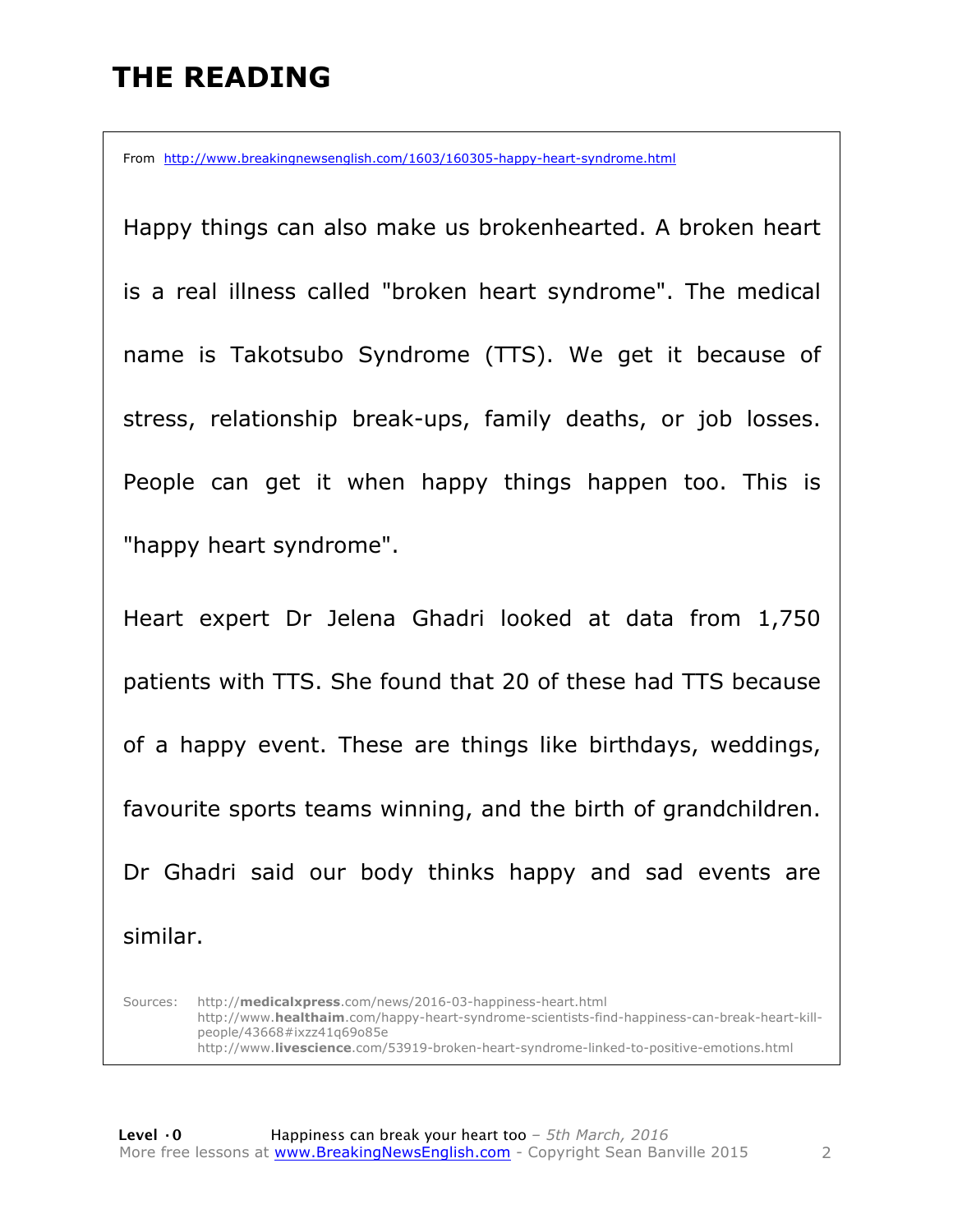### **VOCABULARY MATCHING**

From http://www.breakingnewsenglish.com/1603/160305-happy-heart-syndrome.html

#### **PARAGRAPH ONE:**

| 1. | Happy things can also make us | a. | Takotsubo Syndrome |
|----|-------------------------------|----|--------------------|
| 2. | A broken heart is             | b. | things happen too  |
| 3. | The medical name is           | c. | -ups               |
| 4. | We get it because             | d. | syndrome           |
| 5. | relationship break            | e. | a real illness     |
| 6. | job                           | f. | of stress          |
| 7. | People can get it when happy  | g. | losses             |
| 8. | happy heart                   | h. | brokenhearted      |

#### **PARAGRAPH TWO:**

| 1. | Heart                | a. | of a happy event        |
|----|----------------------|----|-------------------------|
| 2. | looked at            | b. | teams winning           |
| 3. | 1,750 patients       | c. | expert Dr Jelena Ghadri |
| 4. | because              | d. | with TTS                |
| 5. | These are things     | e. | grandchildren           |
| 6. | favourite sports     | f. | like birthdays          |
| 7. | the birth of         | g. | are similar             |
| 8. | happy and sad events | h. | data                    |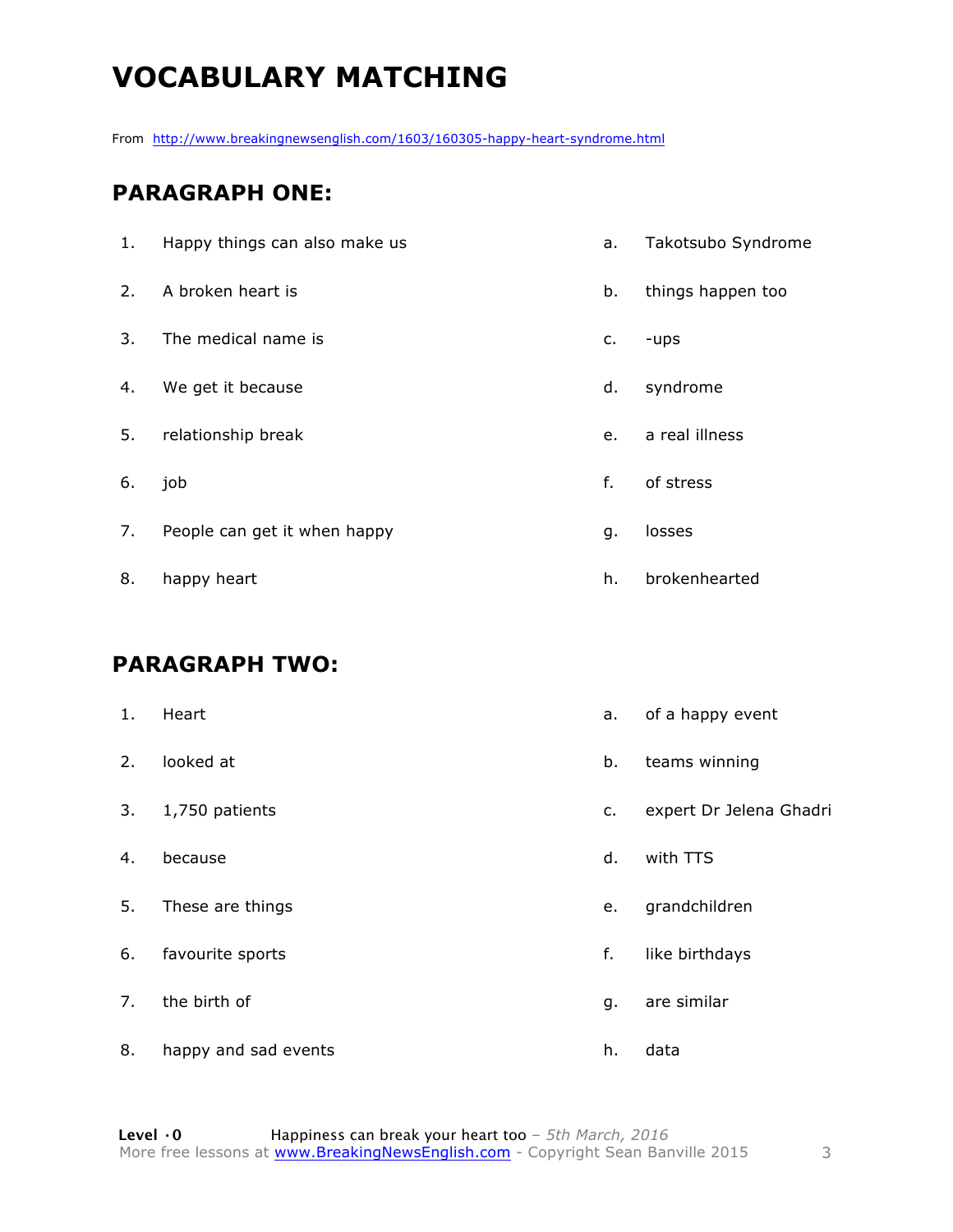### **LISTEN AND FILL IN THE GAPS**

From http://www.breakingnewsenglish.com/1603/160305-happy-heart-syndrome.html

| Happy things can (1) _______________________ brokenhearted. A         |  |
|-----------------------------------------------------------------------|--|
| broken heart is (2) _______________________ called "broken heart      |  |
| syndrome". The (3) _________________________ is Takotsubo             |  |
| Syndrome (TTS). We (4) ________________________ of stress,            |  |
| relationship break-ups, family deaths, (5) _______________________.   |  |
| People can get it when happy (6) _________________________. This is   |  |
| "happy heart syndrome".                                               |  |
|                                                                       |  |
|                                                                       |  |
| these had $TTS(9)$ _________________________ happy event. These       |  |
| are things like birthdays, weddings, favourite                        |  |
| $(10)$ __________________________, and the birth of grandchildren. Dr |  |
| Ghadri said our body thinks happy and sad                             |  |
|                                                                       |  |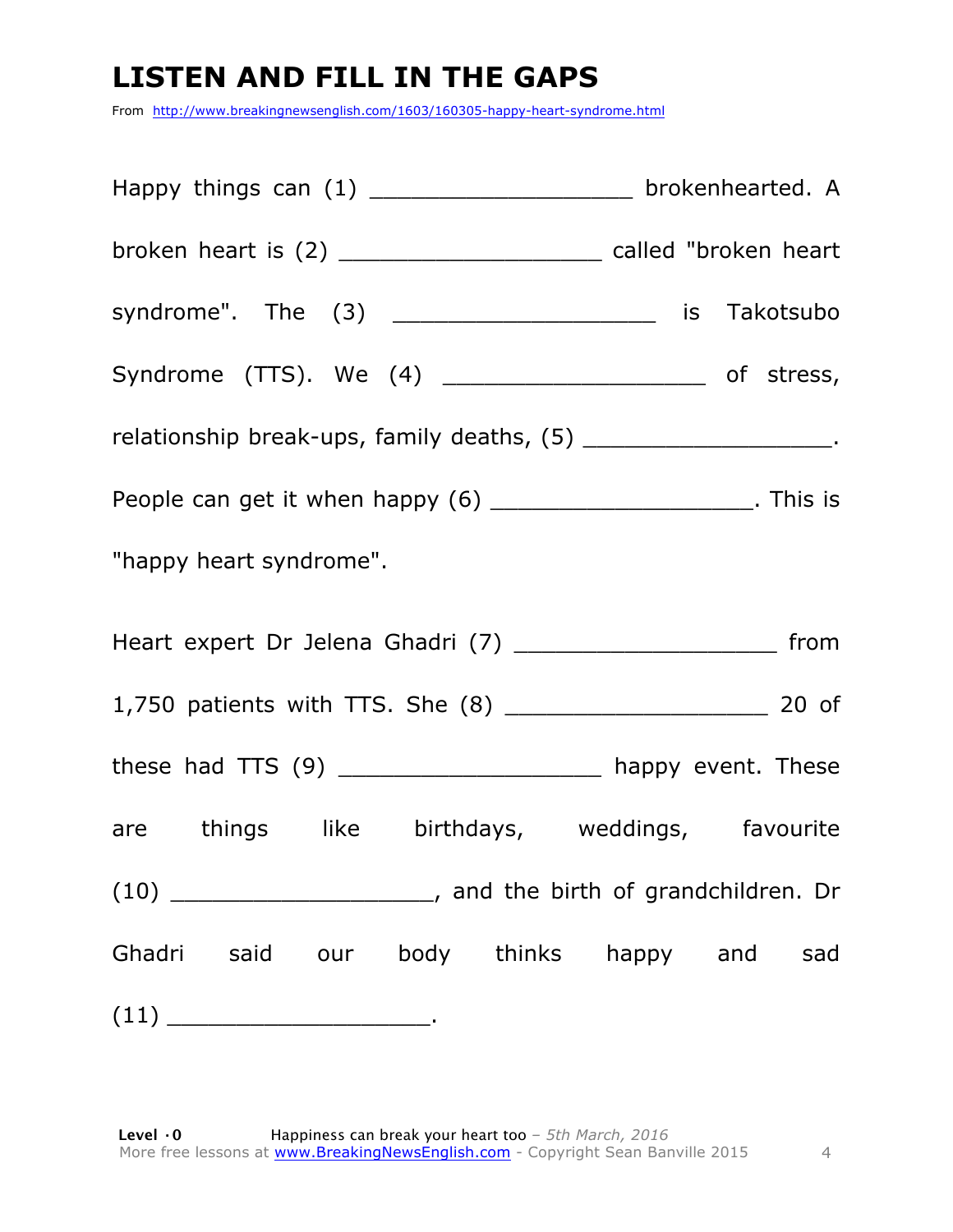### **PUT A SLASH ( / )WHERE THE SPACES ARE**

From http://www.breakingnewsenglish.com/1603/160305-happy-heart-syndrome.html

Happythingscanalsomakeusbrokenhearted.Abrokenheartisarealilln

esscalled"brokenheartsyndrome".ThemedicalnameisTakotsuboSyn

drome(TTS).Wegetitbecauseofstress,relationshipbreak-ups,f

amilydeaths,orjoblosses.Peoplecangetitwhenhappythingshappento

o.Thisis"happyheartsyndrome".HeartexpertDrJelenaGhadrilookeda

tdatafrom1,750patientswithTTS.Shefoundthat20ofthesehadTTSbe

causeofahappyevent.Thesearethingslikebirthdays,weddings,favour

itesportsteamswinning,andthebirthofgrandchildren.DrGhadrisaido

urbodythinkshappyandsadeventsaresimilar.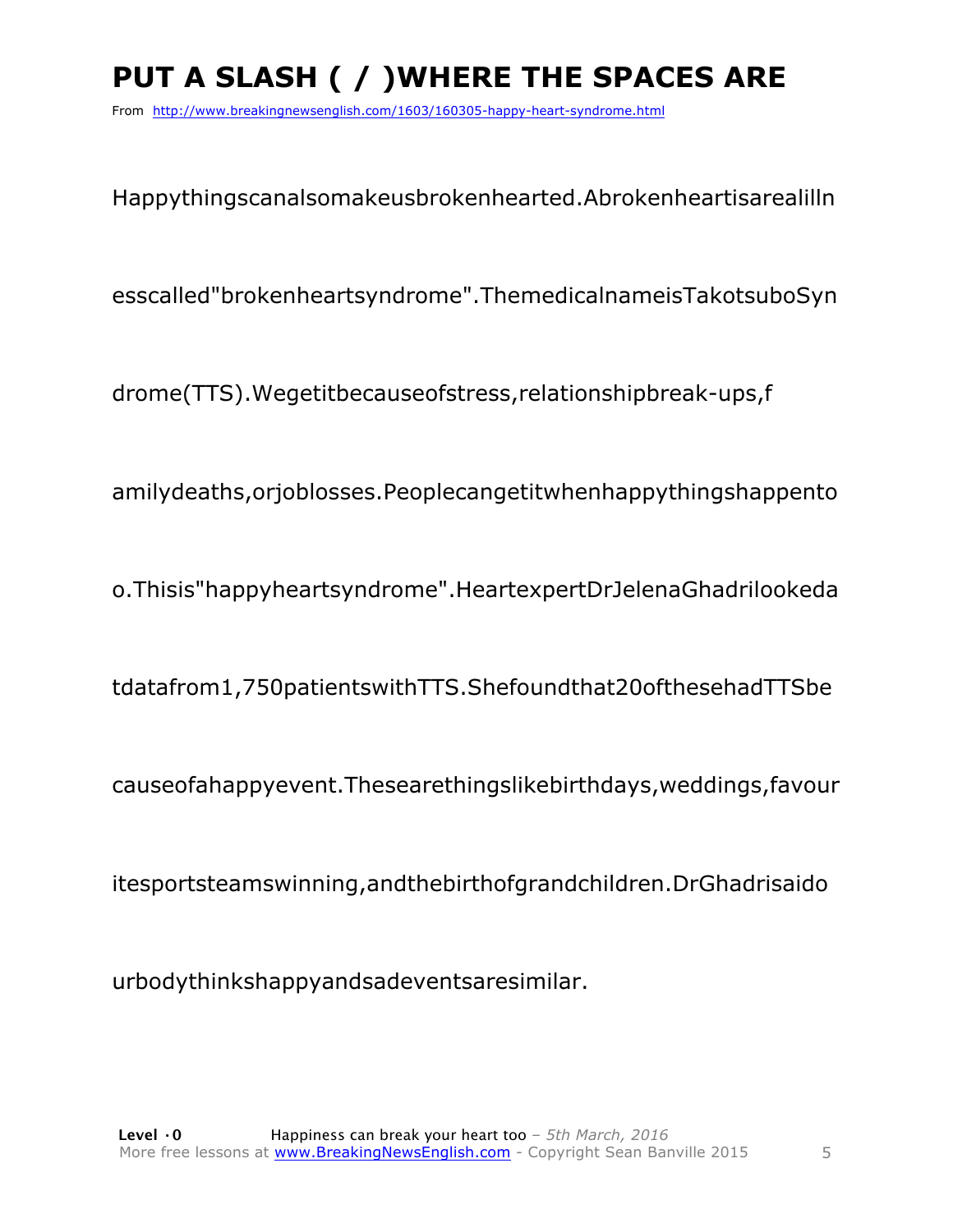### **WRITE QUESTIONS & ASK YOUR PARTNER(S)**

Student A: Do not show these to your speaking partner(s).

*Happiness can break your heart too – 5th March, 2016* More free lessons at www.BreakingNewsEnglish.com

### **WRITE QUESTIONS & ASK YOUR PARTNER(S)**

-----------------------------------------------------------------------------

Student B: Do not show these to your speaking partner(s).

| a) |  |  |
|----|--|--|
| b) |  |  |
| c) |  |  |
| d) |  |  |
| e) |  |  |
| f) |  |  |
|    |  |  |